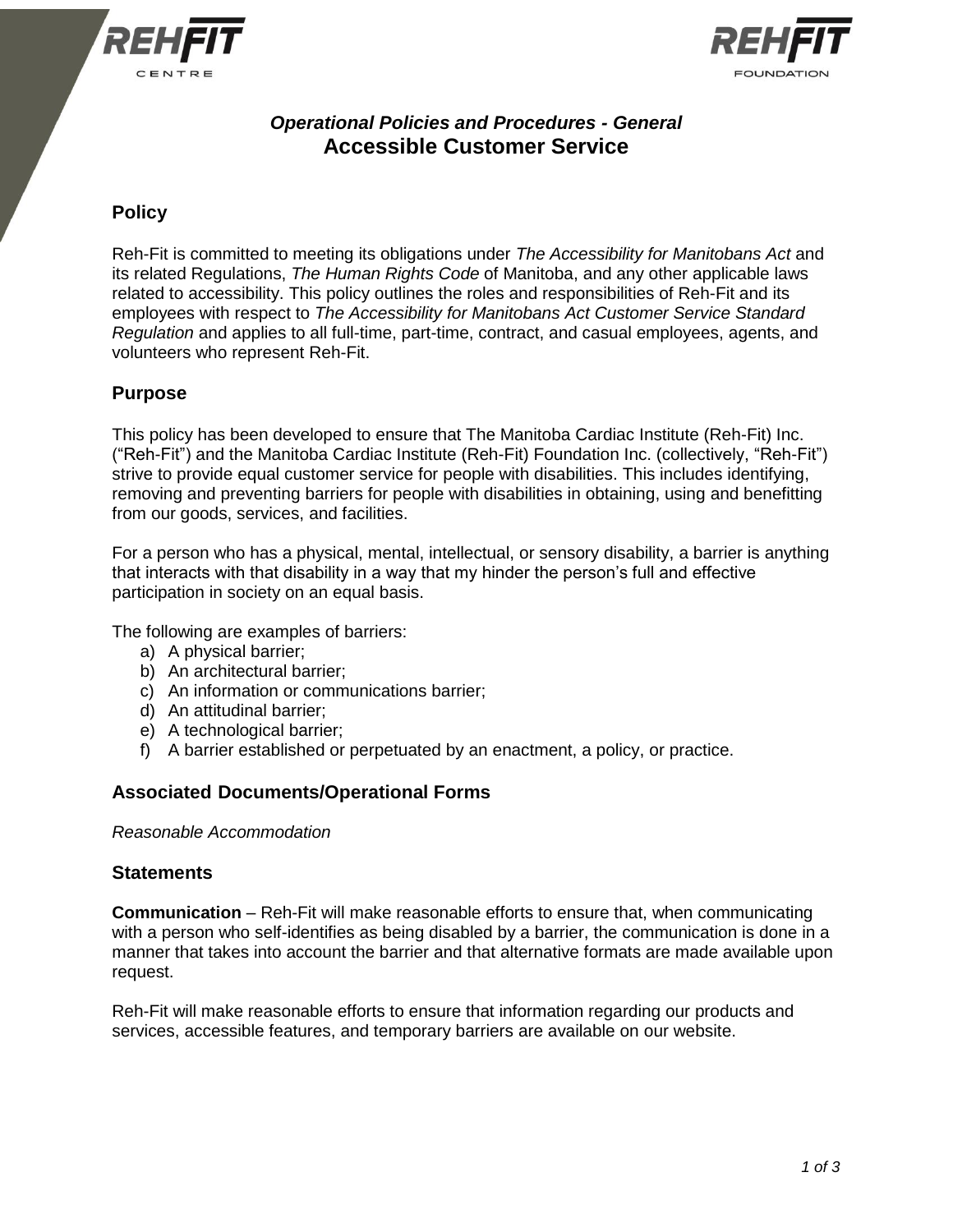



**Assistive Devices** – A person who is disabled by a barrier may use assistive devices when accessing our goods, services, or facilities and Reh-Fit will reasonably accommodate the use of the assistive devices. The provision and safe use of an assistive device is the sole responsibility of the person using the assistive device.

In cases where an assistive device presents a significant or unavoidable health or safety concern or may not be permitted for other reasons, we will strive to use other reasonable measures to ensure that the person disabled by a barrier can access our goods, services, and facilities.

**Support Person** – A support person may accompany a person who is disabled by a barrier to our facilities and events. The support person will be required to sign the Reh-Fit Non-Member Site Access Form.

Reh-Fit will do its best to ensure that if the support person is required to pay an amount to be admitted to or be present at our facilities or at one of our events, Reh-Fit will ensure advance notice is given of the amount payable in respect of the support person.

**Service Animals** – A person who is disabled by a barrier may be accompanied by a service animal in areas of our facilities that are open to the public. In cases where the presence of a service animal presents a significant or unavoidable health or safety concern, or may not be permitted for other reasons, or may be excluded by law, we will strive to use other measures to ensure that the person disabled by a barrier can access our goods, services, and facilities.

**Reasonable Accommodation Policy** – Reh-Fit is committed to reasonable accommodating persons disabled by a barrier. Requests for accommodation will be handled in accordance with our *Reasonable Accommodation Policy*, which can be read here: [http://www.reh-fit.com/wp](http://www.reh-fit.com/wp-content/uploads/2017/11/Reasonable-Accommodation.pdf)[content/uploads/2017/11/Reasonable-Accommodation.pdf.](http://www.reh-fit.com/wp-content/uploads/2017/11/Reasonable-Accommodation.pdf)

A hard copy of the policy is also available upon request.

**Notice of Temporary Disruption** – In the event of a planned or unexpected disruption to services or facilities for customers who are disabled by a barrier, Reh-Fit will notify users of the Centre promptly. A notice will be posted that will include information about the reasons for the disruption, its anticipated length of time, and a description of alternative facilities or services, if available. The notice will be posted at our premises, on our website, or by other means that may be appropriate in the circumstances.

**Training** – Reh-Fit will train all staff, agents, and volunteers responsible for providing our goods and services to the public and all staff who are responsible for this policy, as soon as reasonable practical after the person is assigned the applicable duties, on:

- How to interact and communicate with persons disabled by barriers;
- How to interact and communicate with persons disabled by barriers who use an assistive device or require the assistance of a support person or service animal;
- How to use any equipment or assistive devices that may be available to assist persons disabled by barriers;
- What to do if a person disabled by a particular barrier is having difficulty accessing services;